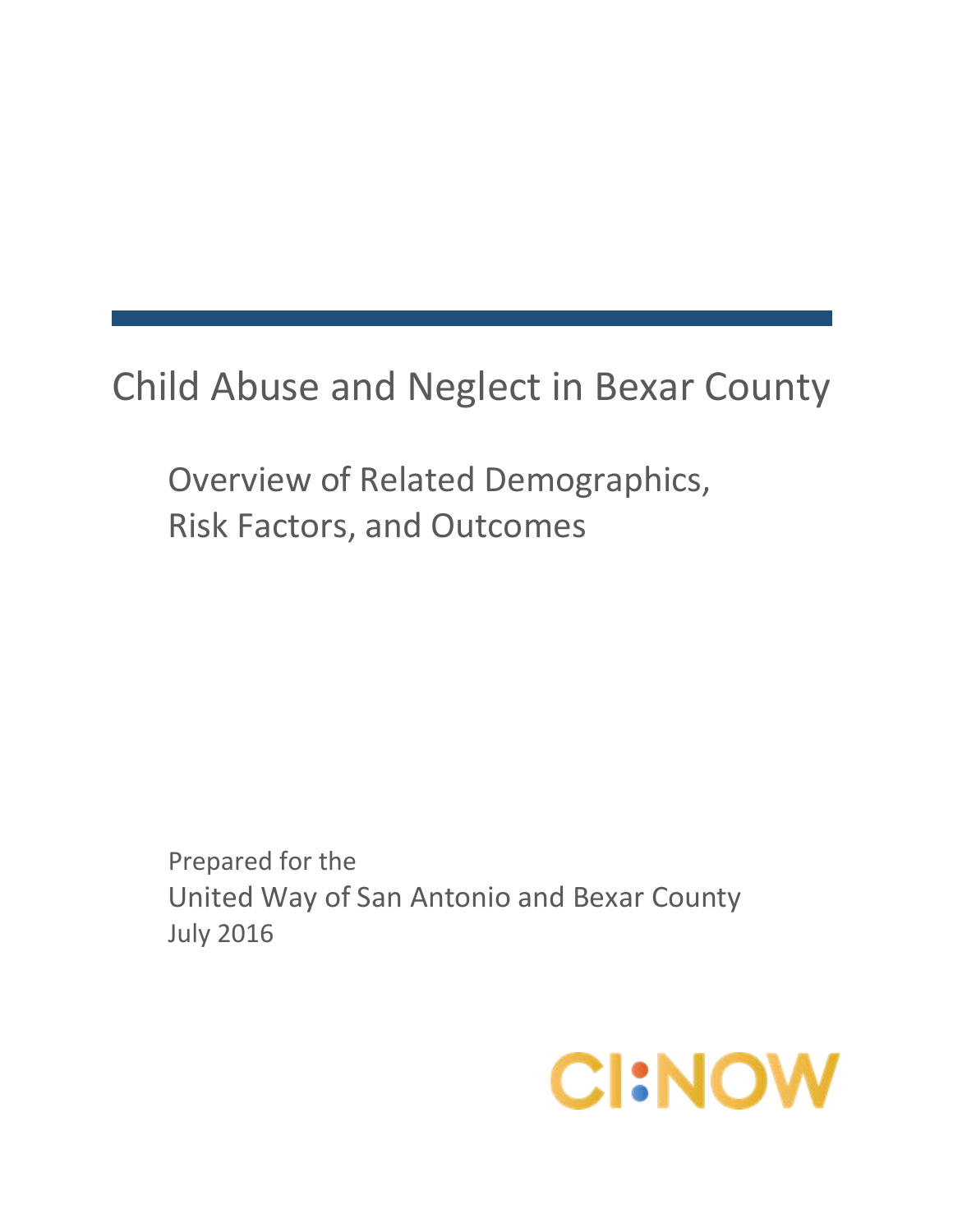Despite committed human service professionals and widespread public horror in response to toofrequent news accounts of children starving, being locked in filthy conditions, being tied or chained to furniture and doors, and being shaken, hit, burned, and killed, child abuse and neglect remain a vicious and unbroken intergenerational cycle in Bexar County. Parents of young children often face tremendous obstacles to providing the nurturing care that will help their children thrive, but most parents do want their children to thrive. Just a few of these obstacles are a history of having been abused or neglected themselves, being a current or former victim of family violence, mental illness including PTSD and depression, misuse of alcohol or drugs, criminal justice system involvement, low educational attainment and job skills, chronic grinding poverty, and living in a neighborhood that fuels toxic stress and is entirely disconnected from opportunity.

The larger context in Bexar County is a strong economy for those with the education and skills to secure and keep a job with good wages, rapidly rising housing costs, and dramatic change in old central-city neighborhoods seeing an influx of young professionals. The San Antonio area is experiencing a "brain gain" as well-educated and highly-skilled people in-migrate, but the rates of poverty, school dropout, and violence in homes and neighborhoods are stubbornly stuck or even increasing. Income inequality and segregation, already among the highest in the country, continue to rise. And depending on which neighborhood one lives in, life expectancy varies by as much as *20 years*.

This document provides current and trended data on a number of indicators that inform the prevention of child abuse and neglect, including key demographics of families with young children, risk factors, child injury and death, and formal investigation of child abuse and neglect. Although beyond the scope of this document, by and large the data are available to inform a much stronger analysis of differences within Bexar County by neighborhood, race/ethnicity, and a host of risk and protective factors.

### **DEMOGRAPHIC INFORMATION**

### Population growth and child demographics

While not specific to families with young children, Bexar County's high population growth is a key driving force of both social change and strain on human services and other infrastructure, including the services and infrastructure needed to support families. As of 2014 Bexar County's population totaled nearly 1.9 million people, and that total is projected to reach 2.7 million – an increase of nearly half – by 2050 (U.S. Census Bureau; 2010 Census and 2014 ACS 1-Year Estimates; Texas State Data Center; Projections of the Population for 2010-2050, 2014.)

The Hispanic population, already younger than the total population, is growing faster than the non-Hispanic white and African-American populations (Texas State Data Center, Projections of the Population for 2010-2050, 2014). This disproportionate growth has serious implications for Bexar County families. Those implications will be discussed further in the *Risk Factors* section.

Of the 2014 population, an estimated 485,751 are children and youth under the age of 18. About a third of those are aged birth to five years, a third aged six to 11 years, and a third aged 12 to 17 years. More than two-thirds of children and youth – 68% as compared to 59% of the total population – are Hispanic.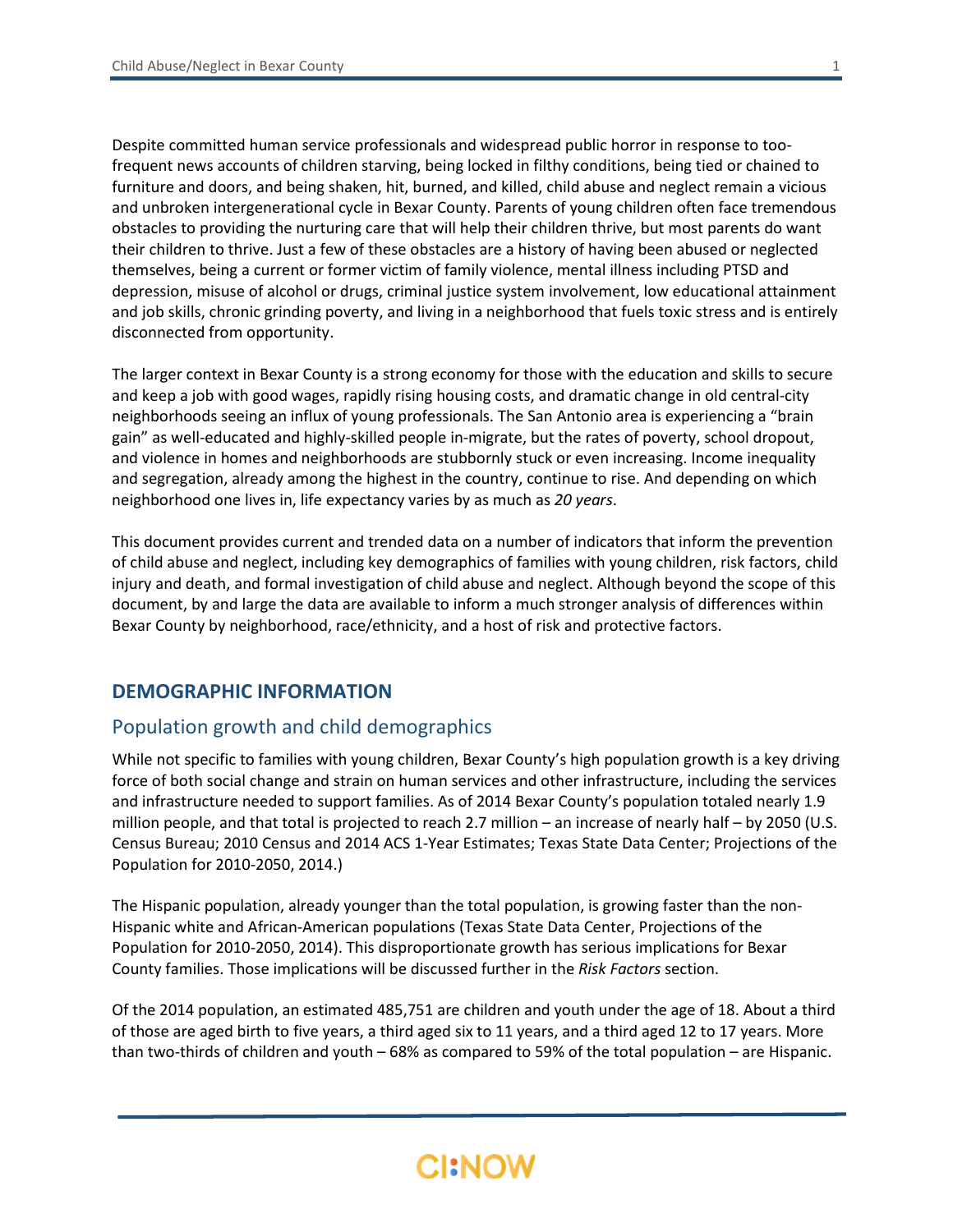Another 20.4% (±0.1%) are non-Hispanic white, and the remaining 11.5% are overwhelmingly either African-American or multiracial (U.S. Census Bureau, 2014 ACS 1-Year Estimates). Families with children birth to five

Bexar County is home to an estimated 101,847 families living with related children aged birth to five. These children are related to the householder but not necessarily the householder's own natural or stepchild. About half of these families also have at least one older child (aged six to 17) in the home as well (U.S. Census Bureau, 2014 ACS 1-Year Estimates). As shown in Table 1, for about one in ten children in a family household, the householder is a grandparent of the child.

|                                                                                                             | 2014                    |
|-------------------------------------------------------------------------------------------------------------|-------------------------|
| Relationship related child to householder                                                                   |                         |
| Own child (biological, step or adopted)                                                                     | 85.5% (±1.1%)           |
| Grandchild                                                                                                  | 10.4% (±1.0%)           |
| Other relatives                                                                                             | $2.6\%$ ( $\pm 0.5\%$ ) |
| Foster child or other unrelated child                                                                       | $1.5\%$ ( $\pm 0.4\%$ ) |
| Source: U.S. Census Bureau; 2010-2014 ACS 1-Year Estimates, Table S0901 <sup>1</sup> and S0101 <sup>2</sup> |                         |

*Table 1. Children by Relationship to Householder and Family Type*

The data in Table 2 is specific to families living with their *own* children, not any related child. Among these families, about 65% are headed by a married-couple family and 27% by a single female.

*Table 2. Family Demographics by Children's Age*

|                                          | 2014                    |
|------------------------------------------|-------------------------|
| Families with own children age 0-4 years |                         |
| Married couple families                  | 64.7% (±1.8%)           |
| Single male householder                  | $8.2\%$ ( $\pm 1.5\%$ ) |
| Single female householder                | 27.1% (±2.8%)           |

Source: U.S. Census Bureau; 2014 ACS 1-Year Estimates, Table B09002 and S010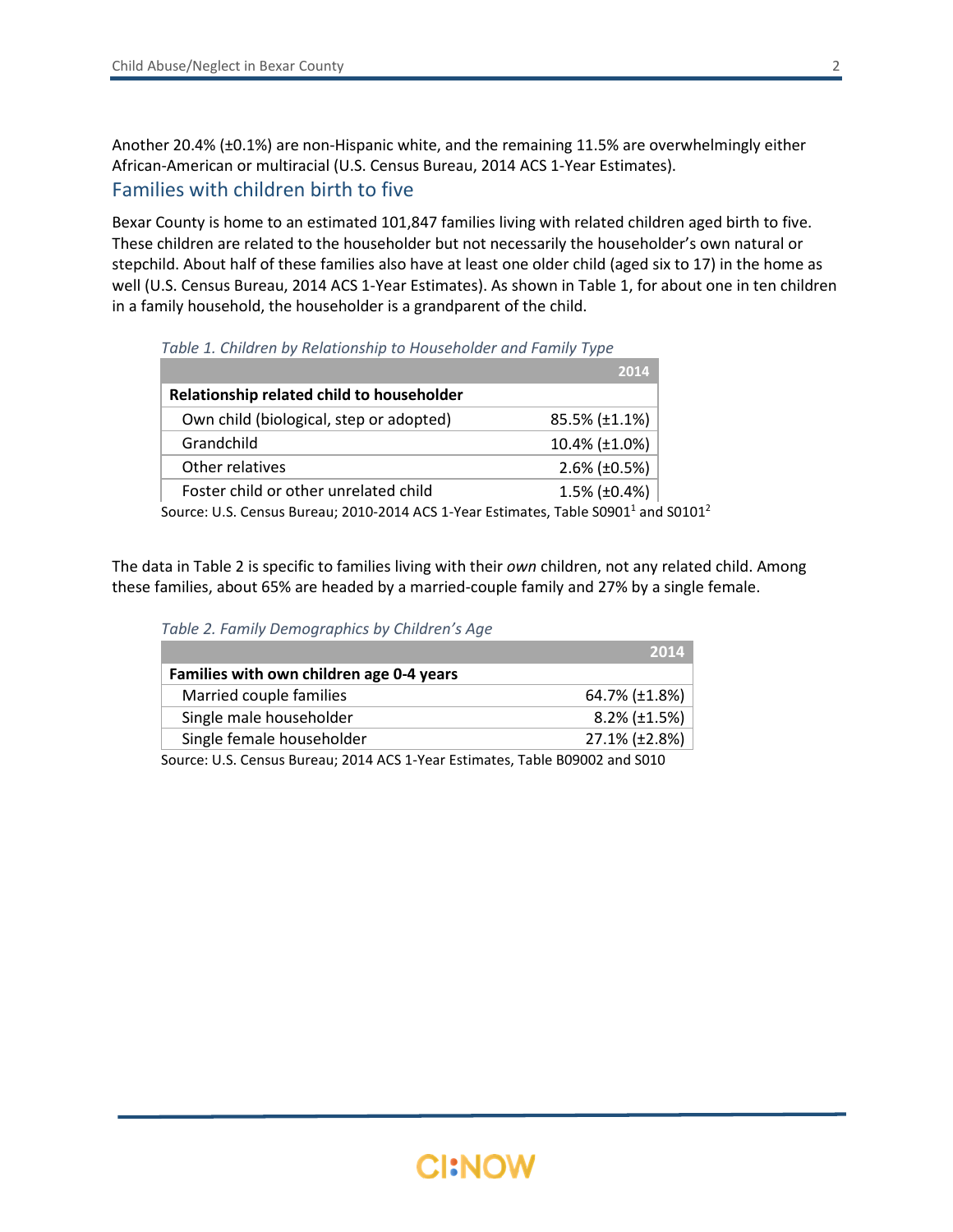### **RISK FACTORS**

The data presented below cover a wide range of risk factors and outcomes for children and families of children birth to five. In most cases only two or three years of data are presented here for the sake of space and readability. But in all cases at least five years of data, often disaggregated by race/ethnicity and zip code, are available to inform interventions.

#### Educational attainment, poverty, unemployment, and income inequality

Table 3 on the following page summarizes several of the most important "root cause" risk factors for Bexar County's families with children birth to five. All of these risk factors reinforce each other, forming a vicious cycle within and across generations.

The first risk factor is low educational attainment, and Bexar County has made very little progress on this front in recent years. Nearly one in 10 adults 25 and older never reached 9<sup>th</sup> grade, and another nearly one in 10 didn't finish high school. One-quarter of adults have only a high-school diploma or GED. These figures vary greatly by race/ethnicity, however. Among non-Hispanic whites, 21% have only a high school diploma/GED or less, but that proportion is more than twice as high (48%) for Hispanics. Educational attainment information specifically for adults with children birth to five is not available. But younger adults are somewhat more likely (88%) than the total adult population (83%) to have at least a high school education (U.S. Census 2014 ACS 1-Year Estimates).

Bexar County's children are more likely than adults to live in poverty (Table 3): 27% of children and youth under 18 years live in poverty, half again the proportion (18%) of the total population. And while the margins of error make it difficult to pin down trends, all of these figures appear to be up slightly since 2010.

Among families in general, most but not all of which include children, the data show a clear relationship between poverty and educational attainment. Among families where the householder did not finish high school, 33% live below the poverty level, and among those where the householder has only a high school diploma or GED, 20% live below the poverty level. In comparison, among families where the householder has at least a bachelor's degree, only 4% live in poverty (U.S. Census 2014 ACS 1-Year Estimates).

Bexar County and other Texas cities have benefited from a strong economy relative to other major U.S. cities, and the unemployment rate decreased significantly from 2010 to 2014. However, labor force participation among the total population 16 and older is 65% as of 2014, but that figure falls to 53% among people living under the poverty level (U.S. Census 2014 ACS 1-Year Estimates). The unemployment rate captures only those people who are formally seeking employment. The gap in labor force participation between the total population versus the population in poverty may speak to the number of people who are not seeking employment at all because of a criminal background or disability, both significant barriers to employment in Bexar County.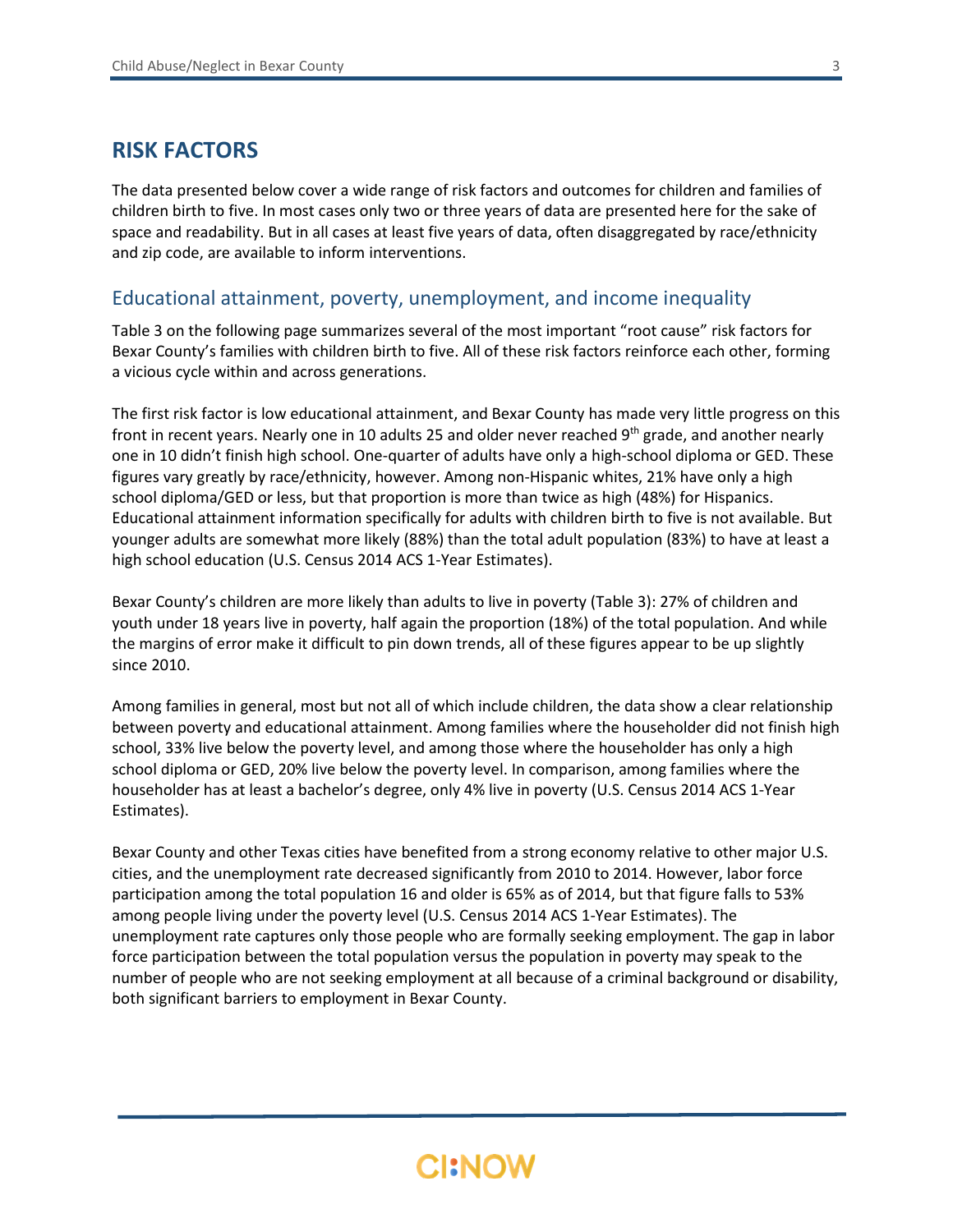|                                                                                                                                                                                 | <b>Bexar</b>            | <b>Texas</b>            |                         |
|---------------------------------------------------------------------------------------------------------------------------------------------------------------------------------|-------------------------|-------------------------|-------------------------|
|                                                                                                                                                                                 | 2010                    | 2014                    |                         |
| Educational Attainment, Percent of population 25+ by highest level of education                                                                                                 |                         |                         |                         |
| completed <sup>1</sup>                                                                                                                                                          |                         |                         |                         |
| < 9th Grade                                                                                                                                                                     | $8.9\%$ ( $\pm 0.5\%$ ) | $8.9\%$ (±0.6%)         | $9.9\%$ ( $\pm 0.1\%$ ) |
| 9th-12th Grade                                                                                                                                                                  | $9.1\%$ ( $\pm 0.5\%$ ) | $8.9\%$ ( $\pm 0.6\%$ ) | $8.8\%$ ( $\pm 0.1\%$ ) |
| High School                                                                                                                                                                     | 24.9% (±0.8%)           | 24.4% (±0.8%)           | 25.2% (±0.2%)           |
| Some College                                                                                                                                                                    | 24.1% (±0.8%)           | 24.0% (±0.8%)           | 22.5% (±0.2%)           |
| Associate's                                                                                                                                                                     | $7.4\%$ ( $\pm 0.4\%$ ) | $7.1\%$ ( $\pm 0.6\%$ ) | $6.7\%$ ( $\pm 0.1\%$ ) |
| Bachelor's or Higher                                                                                                                                                            | 25.8% (±0.7%)           | 26.7% (±0.8%)           | 27.8% (±0.2%)           |
|                                                                                                                                                                                 |                         |                         |                         |
| Poverty <sup>2</sup>                                                                                                                                                            |                         |                         |                         |
| Population below 100% of the poverty level                                                                                                                                      | 16.9% (±0.8%)           | 18.4% (±0.8%)           | 17.2% (±0.2%)           |
| Children under 18 years below 100% of the<br>poverty level                                                                                                                      | 24.5% (±1.7%)           | 27.0% (±1.8%)           | 24.6% (±0.4%)           |
| Percent of families with related children<br>under 18 below 100% of the poverty level                                                                                           | 19.0% (±1.3%)           | $21.4\%$ (±1.5%)        | 19.9% (±0.3%)           |
| Unemployment <sup>3</sup>                                                                                                                                                       |                         |                         |                         |
| Unemployment rate population 16 and<br>older                                                                                                                                    | 8.8%<br>$(\pm 0.6%)$    | 6.6% $(\pm 0.5%)$       | 6.1% $(\pm 0.1\%)$      |
| Income Inequality <sup>4</sup>                                                                                                                                                  |                         |                         |                         |
| Gini Index                                                                                                                                                                      | 0.454                   | 0.470                   | 0.483                   |
| Uninsured <sup>5</sup>                                                                                                                                                          |                         |                         |                         |
| Percent of total population uninsured                                                                                                                                           | 20.4% (±0.90%)          | 16.3% (±0.80%)          | 19.1% (±0.2%)           |
| Source: U.S. Census Bureau; 2011-2014 ACS 1-Year Estimates, Table S1501 <sup>1</sup> , S1702 <sup>2</sup> , S2301 <sup>3</sup> , B19083 <sup>4</sup> , and S2701 <sup>5</sup> . |                         |                         |                         |

#### *Table 3. Educational Attainment, Poverty, Unemployment, Uninsured, and Income Inequality*

Although it is not frequently discussed, income inequality and income segregation are serious and growing problems in Bexar County. Income inequality is the gap between the richest and poorest members of a community, and income segregation is the clustering and separation from each other of high- and low-income people. Both deepen poverty and prevent Bexar County families from achieving and sustaining health and well-being.

Bexar County's Gini Index, a common measure of income inequality, has risen from 0.454 to 0.470 between 2010 and 2014. As a point of comparison, that figure places Bexar County between China and the Dominican Republic in extremity of income inequality (U.S. Central Intelligence Agency, *[The World](https://www.cia.gov/library/publications/the-world-factbook/rankorder/2172rank.html)  [Factbook](https://www.cia.gov/library/publications/the-world-factbook/rankorder/2172rank.html)*, 2016)*.* And the Pew Research Center ranks the San Antonio-New Braunfels area as the single most income-segregated of the 30 largest metropolitan areas in the U.S. in 2010 (Pew Research Center, *[The rise of residential segregation by income](http://www.pewsocialtrends.org/2012/08/01/the-rise-of-residential-segregation-by-income/)*, 2012).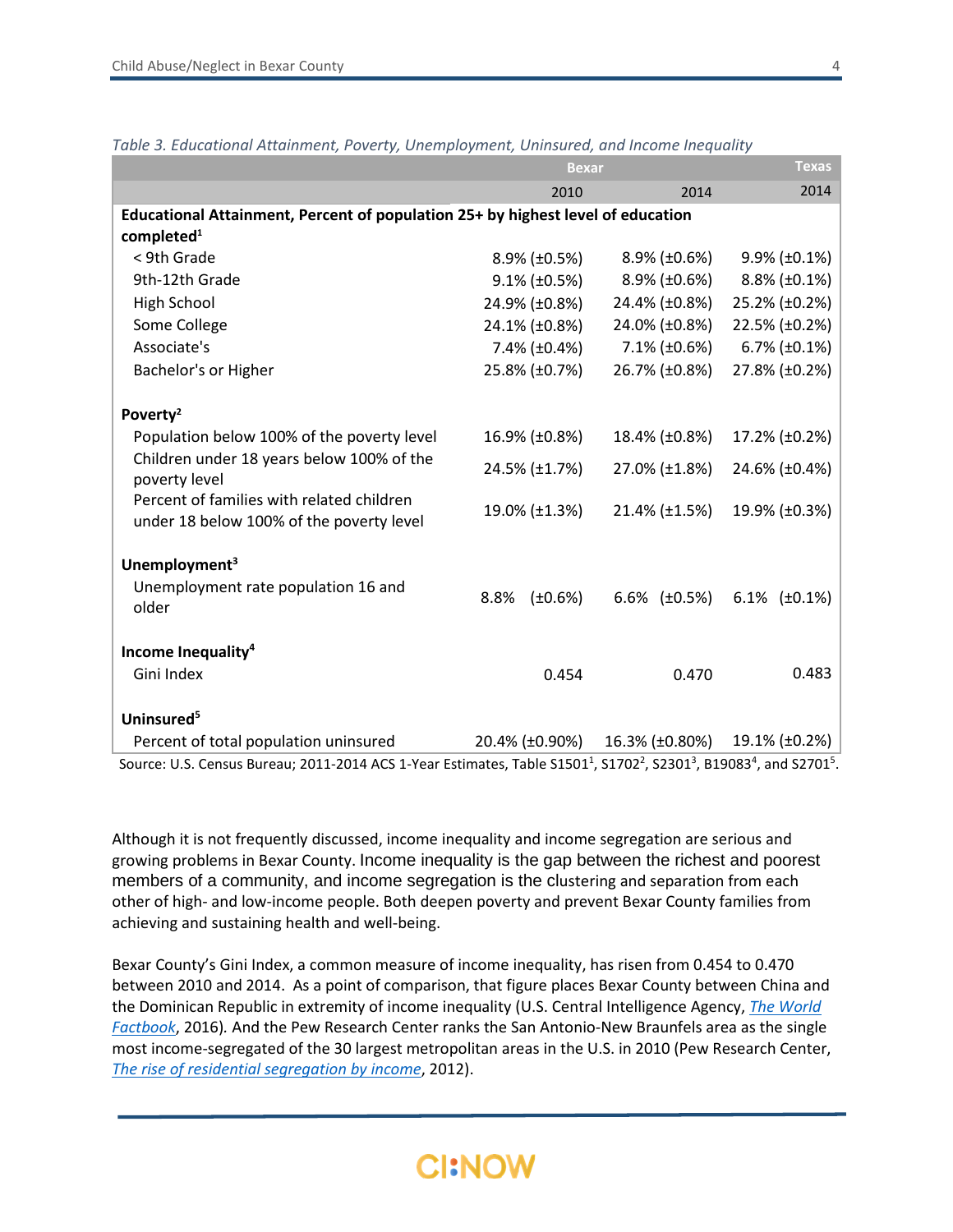### Access to health care, childcare, and nutrition assistance

Despite Texas' decision not to expand Medicaid, Bexar County has made some progress in decreasing the proportion of people entirely lacking health insurance, likely attributable to the Affordable Care Act. That figure fell from 20% in 2010 to 16% in 2014 (Table 3), and when available, 2015 figures will likely show a further decrease. Again, insurance coverage tracks closely with educational attainment. Among adults 25 and older without a high school diploma or GED, 33% are uninsured, as compared to only 7% among those with a bachelor's degree or higher (U.S. Census 2014 ACS 1-Year Estimates). Unfortunately, health insurance does not necessarily equate to utilization of preventive and primary care. Table 4 shows that among of Medicaid-enrolled children eligible for a Texas HealthSteps exam, only a fraction actually receive it.

*Table 4. Preventive Care Among Children Enrolled in Medicaid, Bexar County*

|                                         | 2010    | 2011    | 2012    |
|-----------------------------------------|---------|---------|---------|
| <b>Child Preventive Care</b>            |         |         |         |
| Eligible for medical checkup            | 254,475 | 267,497 | 271,088 |
| % with a medical checkup in past year   | 49%     | 49%     | 48%     |
| Eligible for a dental checkup           | 236,896 | 249,151 | 271,088 |
| % with one dental checkup in past year  | 38%     | 37%     | 33%     |
| % with two dental checkups in past year | 20%     | 20%     | 17%     |
|                                         |         |         |         |

Source: Texas Health and Human Service Commission, 2013

Like health care, access to quality child care is critical for families with young children. As shown in Table 5, the number of child care facilities and child care slots per 1,000 children under 13 years of age has declined markedly in recent years. Some young children may have shifted from formal child care to pre-K as the PreK4SA initiative expanded the number of pre-K seats available, but it is difficult to tell whether facilities downsize or close for lack of enrollment or some other reason. The large number of children on the wait list for subsidized child care speaks to the financial barriers to enrolling for available slots. Financial hardship is apparent, too, in the dramatic growth in participation in the SNAP nutrition assistance program.

*Table 5. Child Care Capacity and Subsidized Child Care, Bexar County*

|                                                      | 2011    | 2013    | 2015    |
|------------------------------------------------------|---------|---------|---------|
| Child Care Capacity <sup>1</sup>                     |         |         |         |
| Licensed day care centers & homes per 1,000 children |         |         |         |
| $0 - 13$                                             | 1.8     | 1.6     | 1.4     |
| Licensed day care capacity per 1,000 children 0-13   | 180.3   | 164.9   | 159.9   |
| Registered child-care homes per 1,000 children 0-13  | 1.4     | 1.0     | 0.9     |
| Subsidized Child Care <sup>2</sup>                   |         |         |         |
| Number on subsidized child care wait list            | 5,054   | 3,695   | 4,313   |
| SNAP <sup>3</sup>                                    |         |         |         |
| SNAP monthly average participation                   | 272,545 | 279,315 | 300,406 |
| $1 -$                                                |         |         |         |

Source: <sup>1</sup>Texas Department of Family, 2010-2015; <sup>2</sup>Protective Services and Department of Human Services, City of San Antonio, 2010-2015; and <sup>3</sup>Texas Health and Human Services Commission, 2010-2015.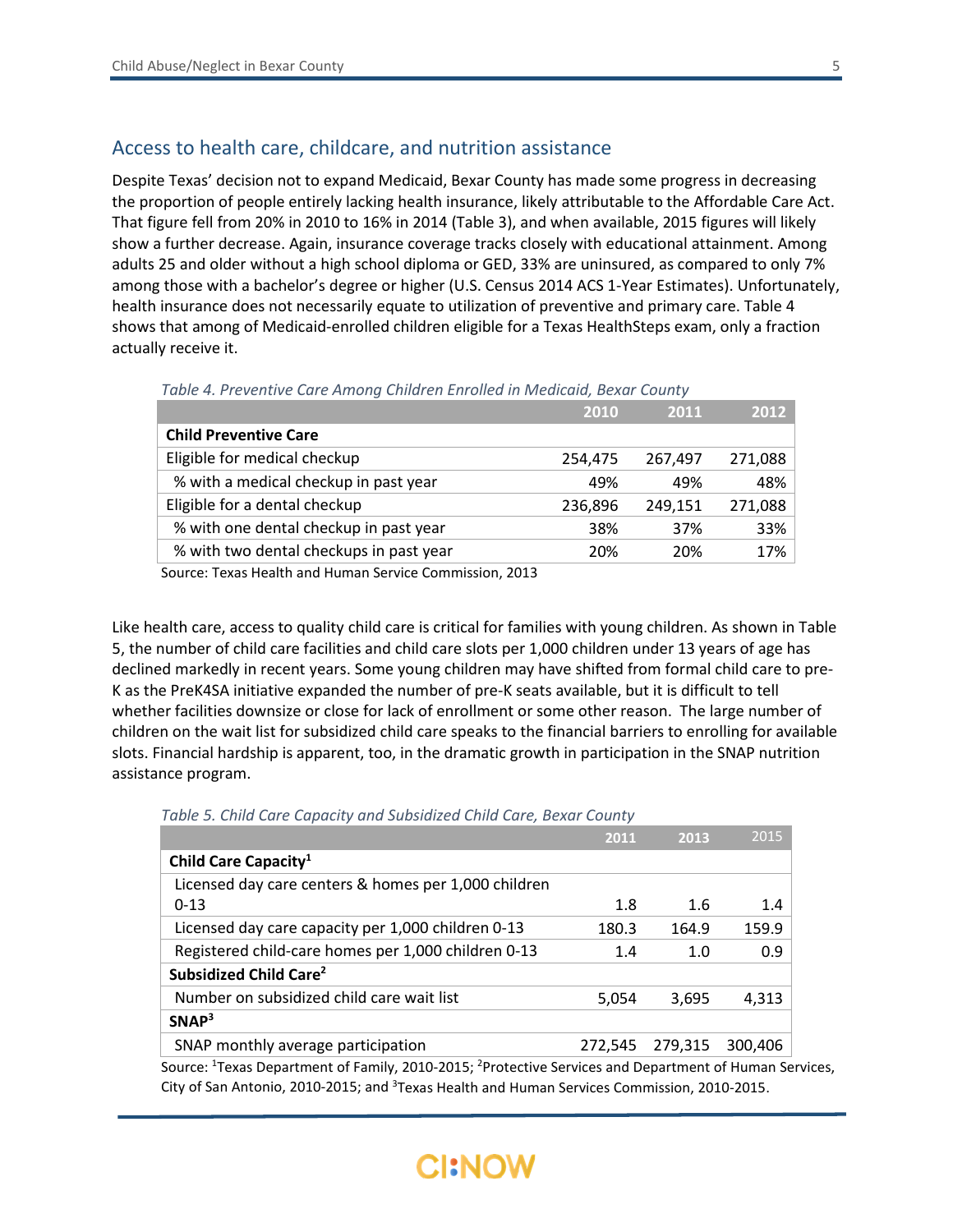### Perinatal risk factors and outcomes

Table 6 summarizes characteristics of births and mothers. Although the total birthrate is declining, Bexar County's total births are rising. As is the case across the county, Bexar County's teen birthrate has declined dramatically since 2010, driven by steep declines among Hispanic and black teens. However, it still far exceeds the U.S. teen birthrate. Other various characteristics of births to single mothers have remained relatively constant over time. Of concern, though, is that roughly four in 10 births is to a mother who did not receive prenatal care in the first trimester. Although the reason is unclear, the rate of hospitalization for pregnancy- and childbirth-related complications appears to be rising in recent years. A 2010 analysis – the most recent conducted – estimated that more than six in 10 pregnancies among Bexar County adults aged 18 to 29 were unplanned, as compared to 50% nationally (Stoeltje, M.F[. Unplanned pregnancies 'epidemic'.](http://www.mysanantonio.com/news/local_news/article/Unplanned-pregnancies-epidemic-790442.php) *San Antonio Express-News*, April 23, 1010s).

|                                                                                                                  | <b>Bexar</b> |        | <b>Texas</b> |
|------------------------------------------------------------------------------------------------------------------|--------------|--------|--------------|
|                                                                                                                  | 2010         | 2014   | 2014         |
| Births <sup>1</sup>                                                                                              |              |        |              |
| Total number of births                                                                                           | 26,074       | 27,781 | 399,482      |
| Birthrate per 1,000 females aged 15-19 years: total                                                              | 51.8         | 36.5   | 37.8         |
| Birthrate per 1,000 females aged 15-19 years: Hispanic                                                           | 65.4         | 43.8   | 54.7         |
| Birthrate per 1,000 females aged 15-19 years: non-Hispanic<br>black                                              | 46.6         | 31.8   | 39.3         |
| Birthrate per 1,000 females aged 15-19 years: non-Hispanic<br>white                                              | 18.9         | 18.0   | 23.4         |
| Percentage of births to single mothers                                                                           | 46%          | 44%    | 42%          |
| Percentage of births to mothers receiving prenatal care in first<br>trimester                                    | 60%          | 57%    | 62%          |
| Percentage of births with low birth weight                                                                       | 9%           | 9%     | 8%           |
| Percentage of pre-term births                                                                                    | 14%          | 12%    |              |
| Pregnancy/childbirth complications to mothers aged 15-44 years,<br>number of hospitalizations per 10,000 females | 405.5        | 425.4  | NА           |

#### *Table 6. Characteristics of Births and Mothers, Bexar County and Texas*

Source: Texas Department of State Health Services, 2010-2014 NA: Not available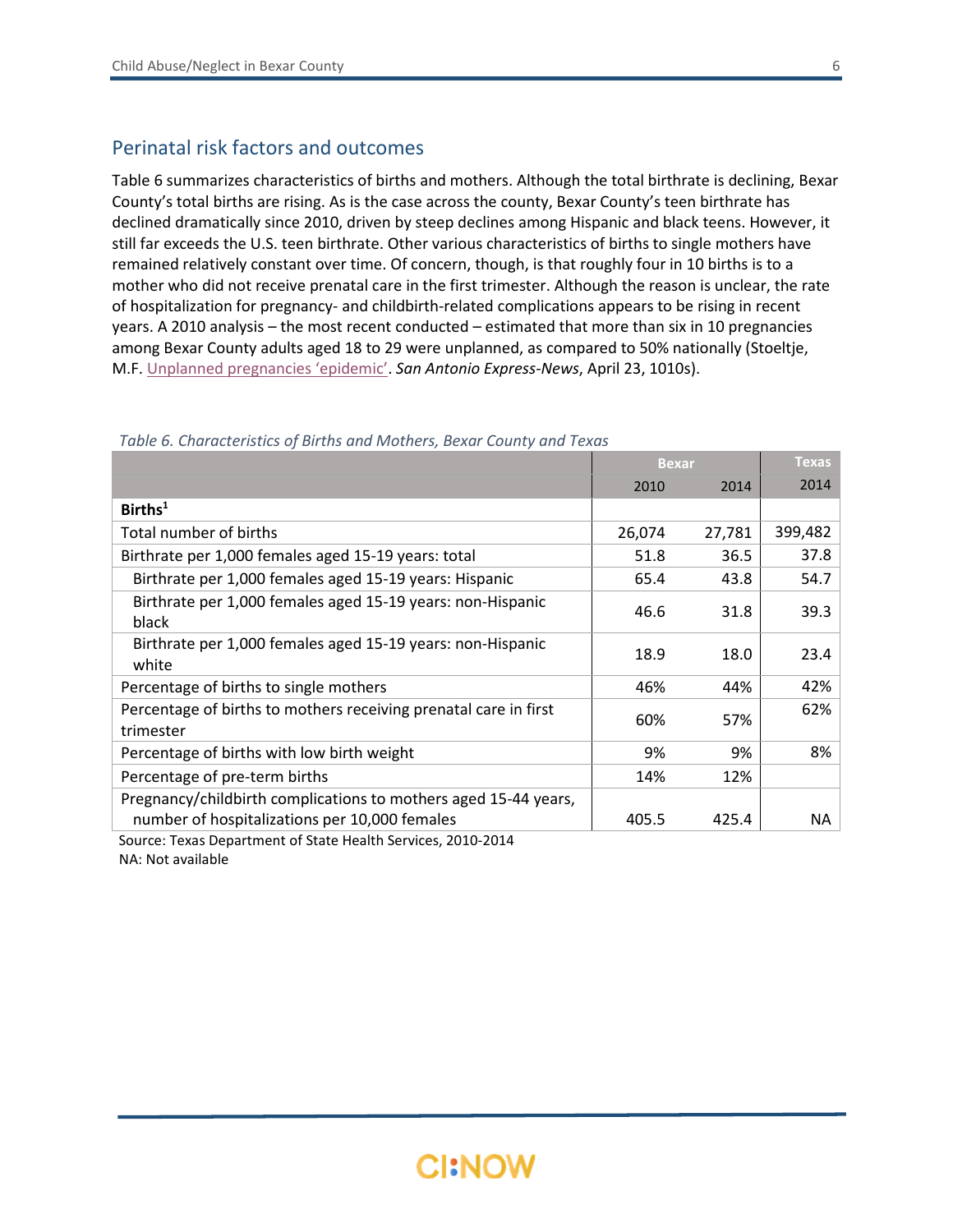### Mental illness and substance use

Mental illness and substance use, both strongly linked to a history of adverse childhood experiences, are also themselves risk factors for child abuse and family violence. Data is not available specifically for families with young children or for Texas overall, but Table 7 shows the rate of mental illness- or substance use-related hospitalizations by age group for Bexar County youth and adults. The mental illness-related hospitalization rate among children and youth under 18 has risen dramatically, but that increase may be an artifact of better recognition and documentation of mental illness among youth.

**2010 2012 2014 Mental Disorders** Hospitalization rate ages 0-17 years per 10,000 64.5 70.9 87.3 Hospitalization rate ages 18-64 years per 10,000 104.2 111.8 112.8 **Drug & Alcohol** Hospitalization rate ages 0-17 years per 10,000 and the control of the control of the control of the control of the control of the control of the control of the control of the control of the control of the control of the c Hospitalization rate ages 18-64 years per 10,000 11.2 11.4 10.8 Source: Texas Department of State Health Services, 2010-2014

*Table 7. Hospitalizations Related to Mental Illness and Substance Use, Bexar County*

### Child abuse and family violence

As measured solely by the rate of confirmed victims per 1,000 children, child abuse and neglect woul appear to be declining significantly in Bexar County (Table 8). The decline in the foster care rate points to the same conclusion.

*Table 8. Child Abuse and Neglect and Family Violence, Bexar County and Texas*

|                                                       |       | <b>Bexar</b> |       | <b>Texas</b> |
|-------------------------------------------------------|-------|--------------|-------|--------------|
|                                                       | 2013  | 2014         | 2015  | 2015         |
| Child Abuse and Neglect <sup>1</sup>                  |       |              |       |              |
| Confirmed victims of abuse/neglect per 1,000 children |       |              |       |              |
| $0 - 20$                                              | 12.1  | 11.1         | 9.9   | 9.1          |
| % of children served who are re-victimized within 5   |       |              |       |              |
| years                                                 | 20%   | 19%          | 20%   | 18%          |
| In TDFPS responsibility per 1,000 children 0-17       | 11.5  | 11.1         | 10.1  | 6.5          |
| In foster care specifically per 1,000 children 0-20   | 7.2   | 7.0          | 6.5   | 4.3          |
|                                                       |       | <b>Bexar</b> |       | <b>Texas</b> |
|                                                       | 2012  | 2013         | 2014  | 2014         |
| Family Violence Crime <sup>2</sup>                    |       |              |       |              |
| Family violence incidents per 100,000 population      | 893.5 | 575.9        | 712.7 | 690.1        |

Source: <sup>1</sup>Texas Department of Family and Protective Services, 2010-2014 and <sup>2</sup>Texas Department of Public Safety, 2010-2014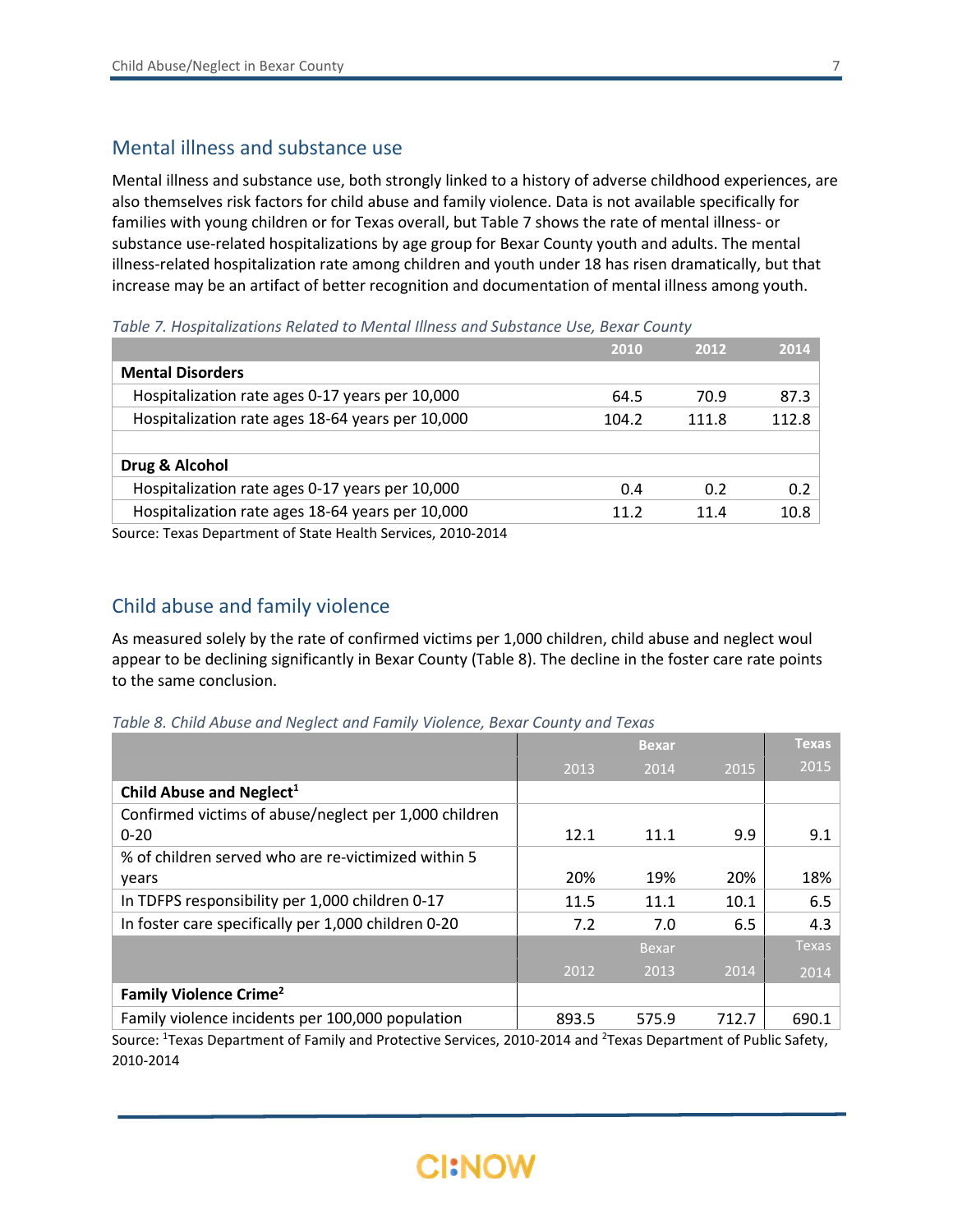But that apparent trend is strongly counter to what human service professionals and the general public perceive, and other indicators call the decline into serious question. And several other indicators from the same robust data source point to the possibility that the decline is less about a decrease in abuse and neglect than a decrease in the system's ability to timely and appropriately address and confirm or rule out abuse/neglect.

Table 9 shows the percent change from 2010 to 2015 for a number of indicators that measure specific points in the abuse/neglect investigation process. While initial intakes dropped, so did the percent of reports assigned for investigation and the percent of investigations completed. Because a report must be assigned and completed for abuse/neglect to be confirmed or ruled out, these drops could contribute substantially to the drop in confirmed victims. And if child abuse/neglect had truly decreased by 28% since 2010, it seems odd that the percent of completed investigations confirmed decreased only 6%, and the revictimization rate not at all. In other words, abuse/neglect is just as frequent as ever among children in complete investigations and children confirmed as victims in years prior. UWSA hopes to work directly with the Texas Department of Family and Protective Services to better understand this data and its implications for local efforts to decrease abuse/neglect and support the law enforcement and human services systems investigating and responding to it.

|                                                                                   | <b>FY2010</b> | <b>FY2015</b> | <b>Pct Change</b> |
|-----------------------------------------------------------------------------------|---------------|---------------|-------------------|
| Total eligible population (children)                                              | 434,810       | 496,981       | 14.3%             |
| Initial intakes alleging abuse/neglect per 1,000 children                         | 53.9          | 48.5          | $-10.0\%$         |
| Percent of reports assigned for investigation                                     | 87.2%         | 70.9%         | $-18.6%$          |
| Percent investigations completed                                                  | 62.9%         | 57.2%         | $-9.0\%$          |
| Percent investigations confirmed                                                  | 22.6%         | 21.3%         | $-5.8%$           |
| Alleged victims per 1,000 children                                                | 59.3          | 47.0          | $-20.7%$          |
| Alleged victims in unconfirmed investigations per<br>1,000 children               | 43.9          | 35.6          | $-18.9%$          |
| Confirmed victims per 1,000                                                       | 13.8          | 9.9           | $-28.3%$          |
| Percent of victims confirmed five years ago who are<br>confirmed as re-victimized | 19.8%         | 19.8%         | 0.0%              |

#### *Table 9. Case movement through CPS investigative process, Bexar County*

Source: Texas Department of Family and Protective Services, 2010-2015.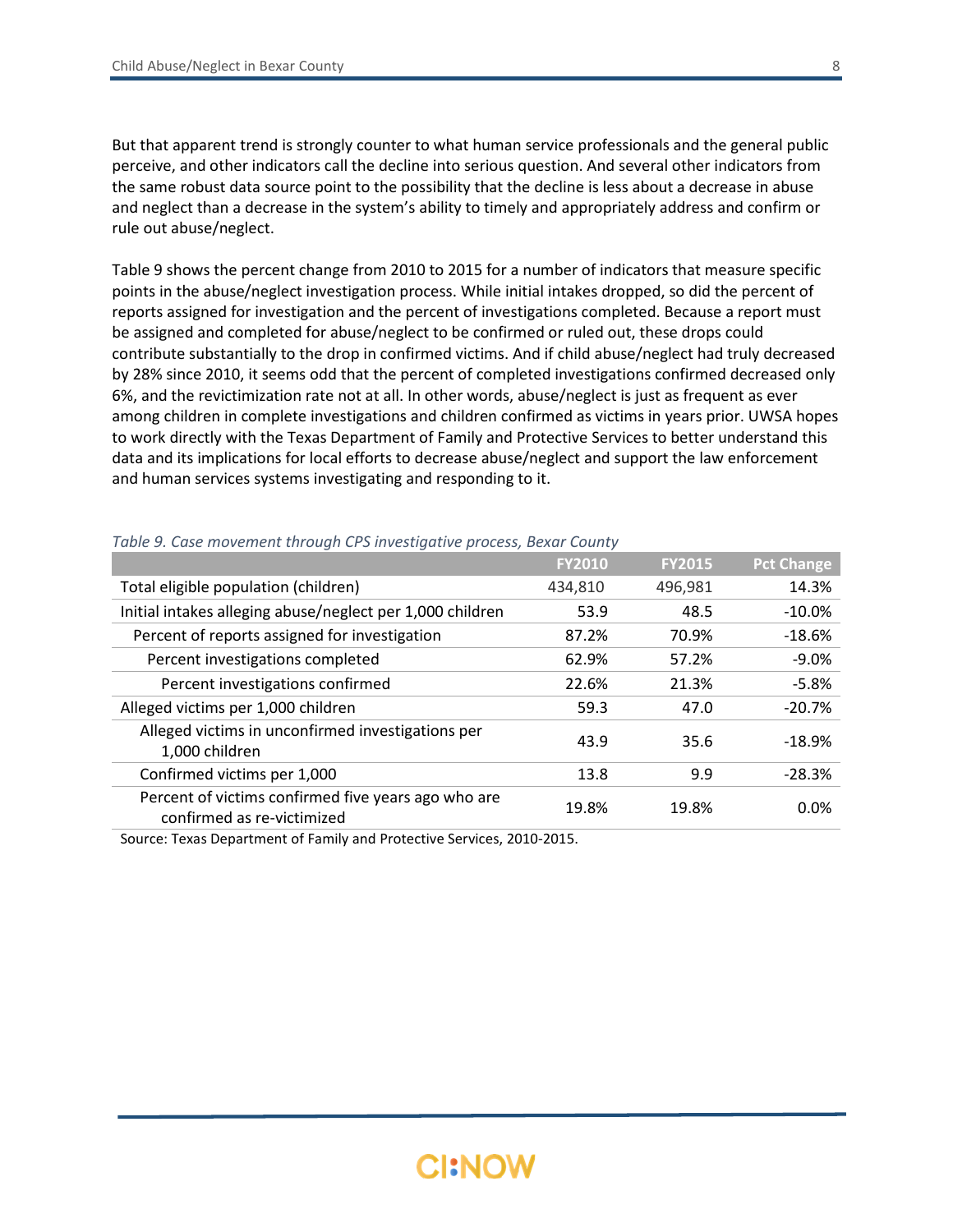### Injury and Death among infants and young children

Whether or not infant and child injuries or deaths result directly from child abuse and neglect, the injury and death rates and causes paint a picture of the social and economic environment in which neglect occurs. So the data below should be considered "bellwether" indicators of abuse and neglect, not necessarily indicators of the direct or indirect outcomes of abuse and neglect.

Five-year average Injury rates for infants and for children aged one to four years are shown in Table 10 below. The most common cause of injury is falls, at 23.2 per 10,000 among infants and 12.8 per 10,000 among children one to four. The second and third most common causes are assault (5.3 and 1.1 per 10,000) and burns (4.4 and 5.0 per 10,000). Bexar County's rate of burn injuries far exceeds that of Texas in both age groups.

|                                                         |                | <b>Bexar</b>             |                          |         | <b>Texas</b>   |                       |
|---------------------------------------------------------|----------------|--------------------------|--------------------------|---------|----------------|-----------------------|
| <b>Type of Injury</b>                                   | Under 1        | $01 - 04$                | Grand<br><b>Total</b>    | Under 1 | $01 - 04$      | Grand<br><b>Total</b> |
| Assault                                                 | 5.3            | 1.1                      | 2.0                      | 6.4     | 1.0            | 2.1                   |
| Intentional self-harm                                   | 0.0            | 0.0                      | 0.0                      | 0.0     | 0.0            | 0.0                   |
| Late Effects of Injury                                  | ---            | ---                      | 0.1                      | 0.1     | 0.1            | 0.1                   |
| Legal Intervention/War                                  | ---            | $\overline{\phantom{a}}$ | $\overline{a}$           | 0.0     | $\overline{a}$ | 0.0                   |
| <b>Undetermined Intent</b>                              | 0.9            | 0.2                      | 0.3                      | 1.9     | 0.3            | 0.6                   |
| Unintentional: Burn, Fire/Flame or Hot Object/Substance | 4.4            | 5.0                      | 4.9                      | 3.0     | 3.9            | 3.7                   |
| Unintentional: Cut/Pierce                               | ---            | 0.4                      | 0.4                      | 0.2     | 0.8            | 0.7                   |
| Unintentional: Drowning/Submersion                      | 0.0            | 0.1                      | 0.1                      | 0.1     | 0.1            | 0.1                   |
| <b>Unintentional: Fall</b>                              | 23.2           | 12.8                     | 14.9                     | 24.7    | 16.8           | 18.4                  |
| <b>Unintentional: Firearm</b>                           | 0.0            | ---                      | $\overline{\phantom{a}}$ | 0.0     | 0.1            | 0.0                   |
| Unintentional: Machinery                                | 0.0            | ---                      | $- - -$                  | 0.1     | 0.1            | 0.1                   |
| Unintentional: Motor Vehicle Traffic                    | 2.3            | 3.7                      | 3.4                      | 3.0     | 4.4            | 4.1                   |
| Unintentional: Natural/Environment                      | 0.5            | 0.9                      | 0.8                      | 0.4     | 1.5            | 1.2                   |
| Unintentional: Other                                    | 1.1            | 1.1                      | 1.1                      | 2.5     | 2.3            | 2.3                   |
| Unintentional: Other Transport                          | ---            | 0.2                      | 0.2                      | 0.3     | 0.8            | 0.7                   |
| Unintentional: Overexertion                             | ---            | 0.1                      | 0.2                      | 0.1     | 0.1            | 0.1                   |
| Unintentional: Poisoning                                | 0.0            | ---                      | $\overline{a}$           | 0.1     | 0.1            | 0.1                   |
| Unintentional: Struck By/Against                        | 1.5            | 2.1                      | 2.0                      | 1.8     | 2.7            | 2.5                   |
| <b>Unintentional: Suffocation</b>                       | $\overline{a}$ | $\overline{a}$           | 0.1                      | 0.1     | 0.1            | 0.1                   |
| <b>Unknown</b>                                          | 0.8            | 0.2                      | 0.3                      | 0.9     | 0.4            | 0.5                   |
| <b>Total</b>                                            | 2.0            | 1.4                      | 1.5                      | 2.3     | 1.8            | 1.9                   |

*Table 10. Five-year average injury rates per 10,000 population by type, Bexar County and Texas*

Source: Texas Department of State Health Services, 2008-2012